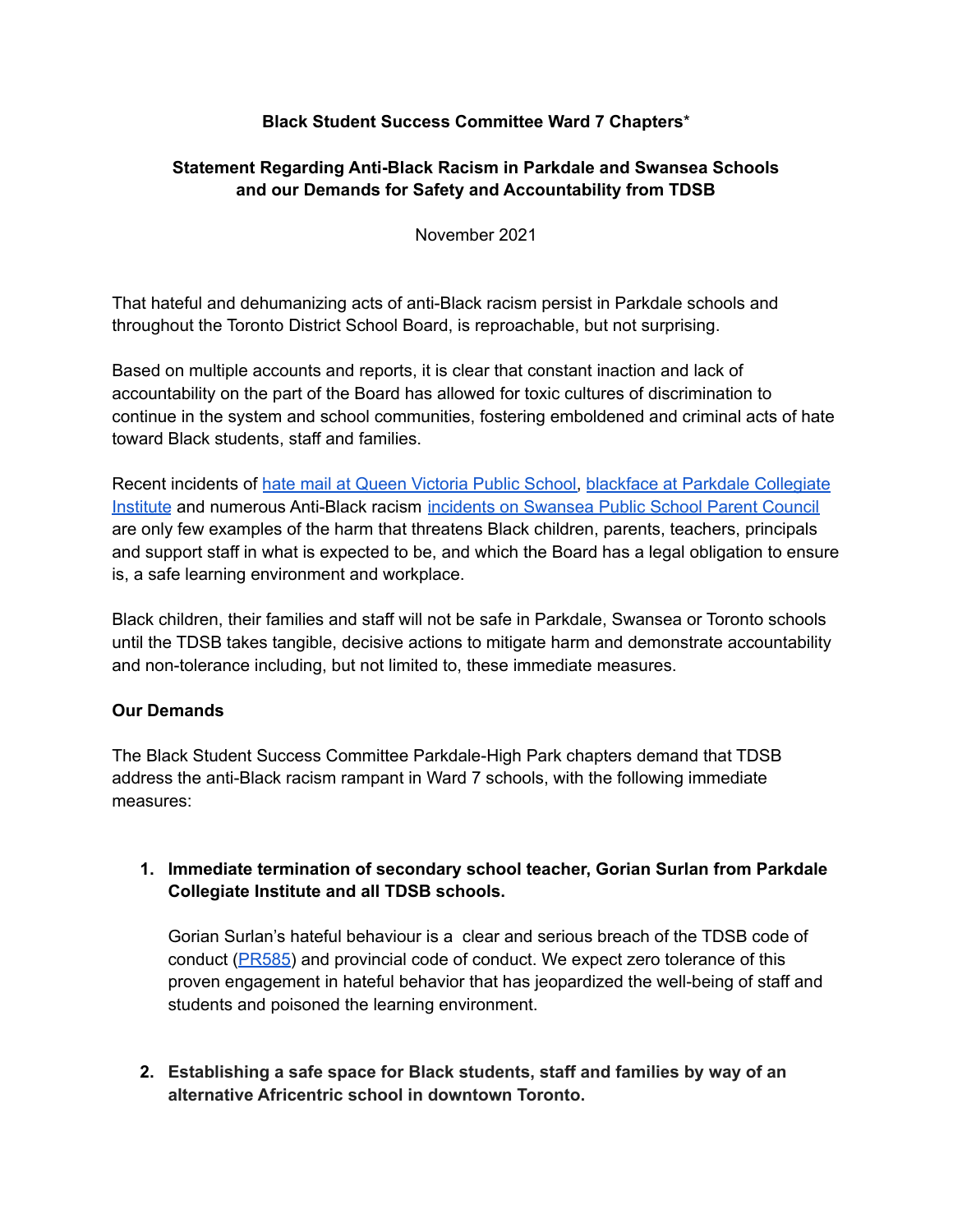TDSB has failed to provide a learning and workplace environment that is safe for Black students, staff and families. Despite numerous investigations, policy updates and disciplinary actions, the hateful and criminal acts of racially-motivated harassment toward Black children and caring adults continue on a daily basis at Queen Victoria P.S. Parkdale P.S., Parkdale Collegiate Institute, Swansea P.S. and other Ward 7 schools.

TDSB is obligated under the Caring and Safe Schools Policy (P051) to provide an anti-oppressive, caring, safe, accepting, respectful and inclusive environment for all. Until TDSB can achieve that within all schools, Black children and adults alike, require a learning and workplace space that prioritizes their safety and well-being.

# **3. Establish a mandatory anti-Black racism training program for all Ward 7 staff that is delivered by an expert consultant of BSSC choosing, implemented by November 30, 2021, and includes disciplinary measures for non-compliance by stated dates.**

The current "equity training" made optional for, and delivered by internal staff, is clearly insufficient in addressing the crisis of anti-Black racism among teachers, administration and other school staff.

In their investigation report, and in reference to staff training on equity and anti-Black racism, Turnkey identified "...misalignment in terms of the Board's assumptions and perceptions and the realities that play out at the school level; specifically, at QVPS".

Further, they recommended that TDSB "Roll out ongoing, adult learning style training on anti-racism training, with a focus on Anti-Black Racism" and that, "Such training should be delivered to teachers, non-teaching school support staff, administrators, and Board administrators"

And specifically that "The Board should ensure that employee training on Anti-Black Racism includes training including with a focus on misogynoir...Black women experience Anti-Black Racism in unique ways, and this nuance needs to be better understood by Board employees.

## **4. Remove privacy protocols that protect the identity of aggressors in incidents of anti-Black racism.**

Further harm is inflicted when students, parents and caregivers are not made aware of educators and school community members who perpetrate hateful acts. The privacy policies and confidentiality protocols currently in place protect the identity of aggressors allowing continued access, opportunity and incident of harm toward Black students, staff and families within the school community. Further, it inflicts continued emotional violence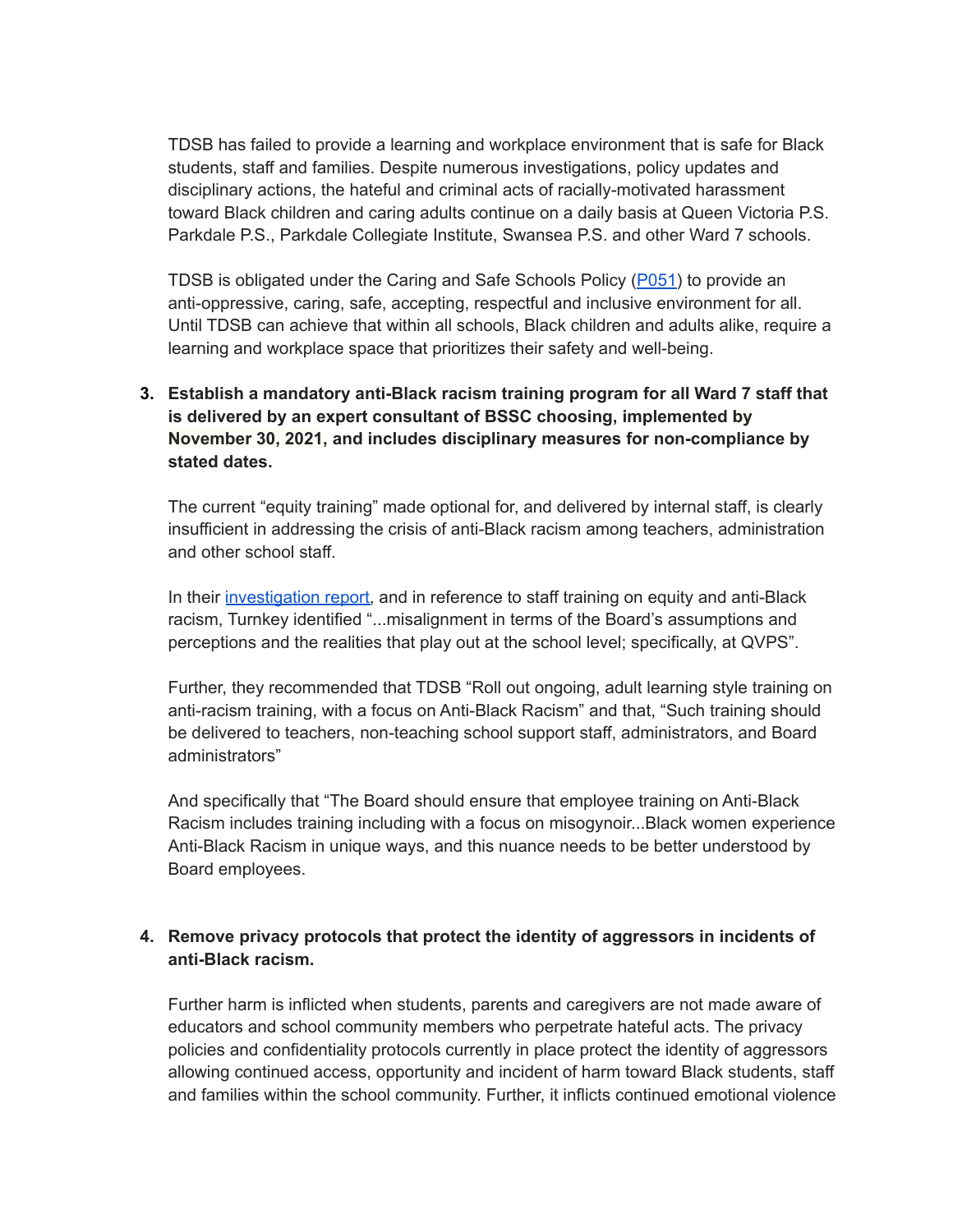and trauma toward victims who are forced into silence through long, bureaucratic investigation processes.

Based on our experience of consistent lack of action in the past, we have no confidence the safety of the Black community will be prioritized without explicit demand from the community.

We demand these four measures be implemented no later than November 30, 2021. Failure to take these measures to mitigate harm to Black communities will result in increasing unrest and organized civil action in Parkdale-High Park and among the many groups expressing solidarity with the affected children, staff and community.

Earlier this week, we contacted Ward 7 Trustee, Robin Pilkey requesting that she table a motion of emergency business to address immediate safety concerns. The motion was tabled and approved by the Board of Trustees creating a platform from which these demands can be instituted.

\*Black Student Success Committee Ward 7 chapters include Parkdale P.S., Queen Victoria P.S., and Swansea P.S.

### **Incidents of Anti-Black Racism in Parkdale-High Park Schools**

Despite the well documented evidence, witness accounts and continuous reports of racist behaviours of TDSB staff members and classmates, the board continues to demonstrate through inaction that the concerns of parents and their children will continue to be ignored.

There have been numerous policy changes, meetings, phone discussions and email communication from 2019-to present between the three BSSC chapters in Ward 7 (High-Park, Parkdale) and the TDSB. Each chapter has been inundated on a monthly and sometimes weekly basis of anti-Black racist incidents that Black students and staff continue to experience in their classrooms and on playgrounds.

Some of these disturbing, hateful and harmful incidents include the following :

- 1. Various reports of the N word being used by white children towards Black children with no intervention or learning opportunity to correct the offensive behavior.
- 2. Body shaming of Black children with hair texture being called 'clown hair' or brown skin colour being called 'dirty'
- 3. Harassment by exclusion, where white children tell their Black classmates they cannot play with them because of their skin colour.
- 4. Groups of white children voting on whether or not a Black child can join them during the lunch hour and the majority voting not to sit with the child on a daily basis.
- 5. Black parents being ordered to leave the school premises (pre-Covid) and prevented from having a conversation with other parents in the main lobby of the school their children attend.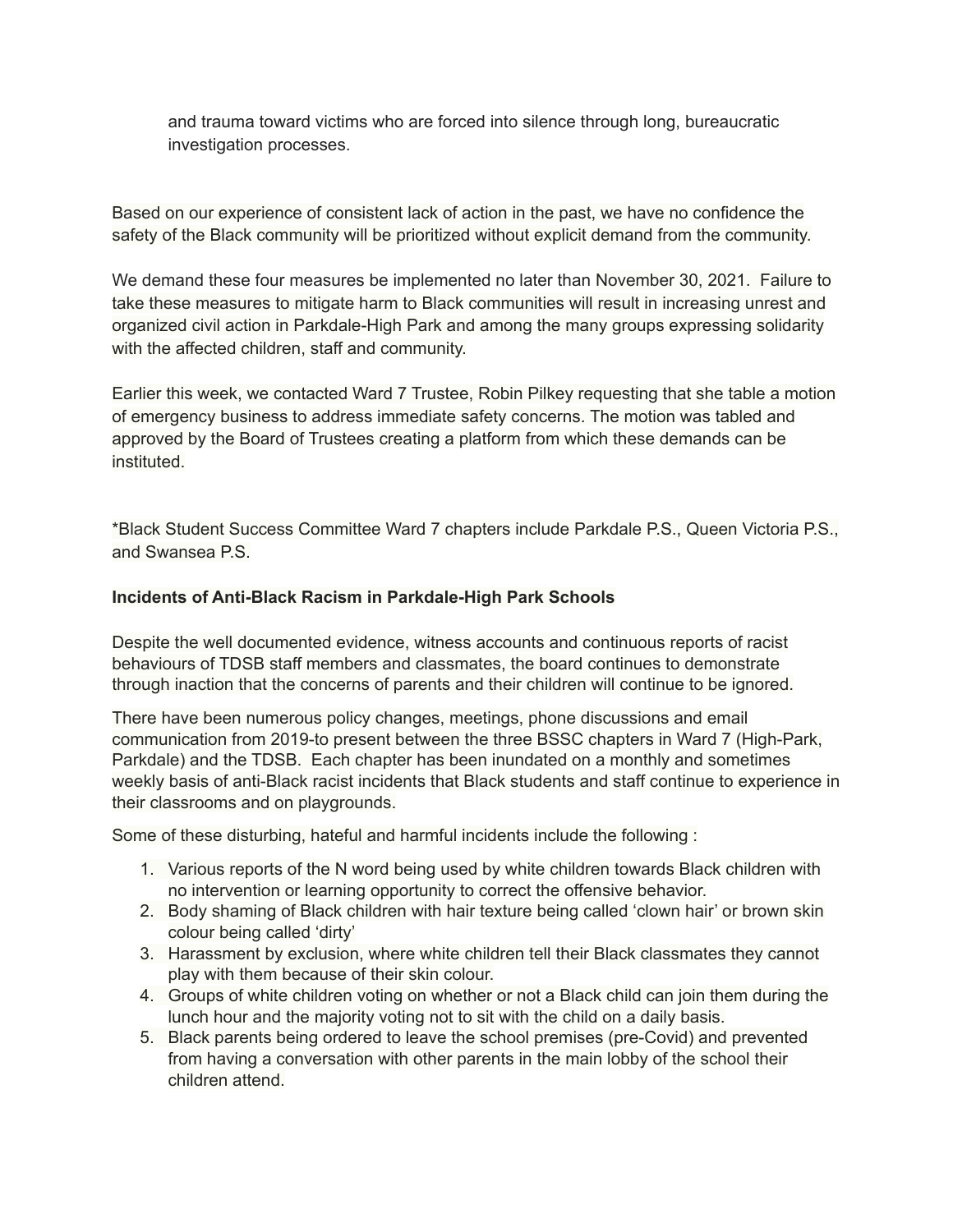- 6. African Heritage Month events being cancelled by principals at the last minute despite other schools across the board holding similar events.
- 7. Teachers labelling Black girls as a 'bad crowd' and discouraging other students to befriend them despite the lack of any problematic behaviours.
- 8. Black principals being targeted, harassed and openly disrespected by their white colleagues without any TDSB staff being held accountable for their actions.
- 9. False allegations made against BIPOC staff when they openly support or advocate for Black students
- 10. Expletives being hurled at BIPOC parents when they ask TDSB staff not to drive on school grounds where children were playing. When the former VP was informed she defended the volatile staff members who stated they were afraid of the parents.
- 11. Black parents being followed in an unknown car by a family member of a TDSB principal and almost run down on a residential street.
- 12. Parent receiving an email referencing the KKK and her children by a white council member.
- 13. Parents being harassed at her private home by a white school council member. The Black parent was screamed at in the presence of her children who now feel unsafe in their own neighbourhood and were too shaken to play in their front yard. The TDSB refused to officially remove the parent from the school council despite this criminal act due to an outdated by-law. The safety of these students and their mother was not prioritized.
- 14. Acts of discrimination among parent council members at Swansea have played out in council meetings, on social media and in direct communications among members
- 15. Policy changes, early retirements, staffing changes and meetings and community consultations have not and will not change the toxic, harmful environment that African-Canadians are being forced to endure.

While the school population may appear integrated, the treatment is openly segregated and the culture of unequal treatment is entrenched within the board.

For these reasons and more there is absolutely no confidence in the board's ability to quickly, efficiently support their most vulnerable students and school communities. The indifference is appalling yet not surprising, regardless of who sits at the helm.

The fact that the BSSCs were the first to recognize Parkdale is in a state of crisis points to the lack of urgency and respect for our humanity. Why haven't board members visited our schools and provided the most basic of support?

The TDSB has demonstrated it is more concerned with optics than oppression and we have no faith in systemic change as long as our communities continue to be dismissed, disregarded and disrespected. There appears to be a pattern of last-minute scrambling to regurgitate their ineffective policies and bureaucratic processes.

We as parents, advocates, allies and community organizations must be the change we want to see. We will continue to demand for actions to be taken to protect and support the Black community while seeking alternatives to create safe spaces for Black children where they can learn and develop their potential in a safe and inclusive environment.